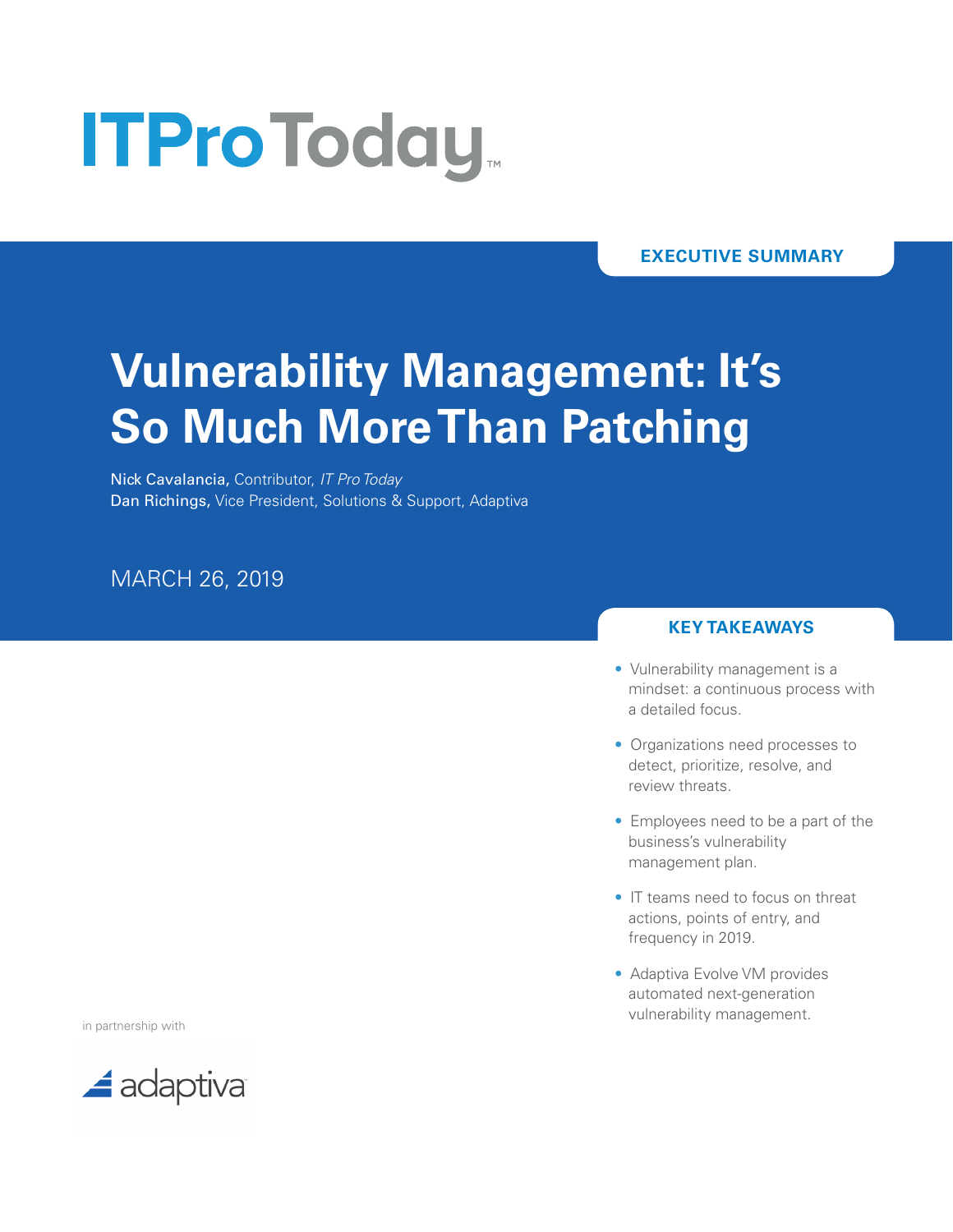### **OVERVIEW**

Security strategy revolves around addressing threats and vulnerabilities, which includes ensuring all systems and applications in the production environment are up to date with the proper patches, updates, and system configurations applied. With so many different systems, technologies, and devices in a single organization, knowing about and remediating every risk is a daunting task. This challenge is exacerbated by the daily onslaught of newly discovered vulnerabilities.

Vulnerability management processes can help businesses identify and fix high vulnerabilities, but the sheer number of known and yet-to-be-found software issues makes this a daunting, impossible task. Automated solutions, like Adaptiva Evolve VM, allow organizations to quickly identify and resolve issues, decreasing the risk of attack.

### **CONTEXT**

Nick Cavalancia discussed vulnerability management and the standards and processes IT teams can use to develop a vulnerability management mindset within an organization. Dan Richings discussed the benefits of Adaptiva Evolve VM's automated solution.

### KEY TAKEAWAYS

#### **Vulnerability management is a mindset: a continuous process with a detailed focus.**

Vulnerability management goes beyond just patching operating systems and applications; it's an enterprisewide organizational mindset. Because numerous vulnerabilities are released every day, organizations need to have a continuous, detail-focused process to be successful in thwarting threats to their systems.

Several standards already exist that help organizations define vulnerabilities and develop protocols to manage them.

We've got to make sure the organization is as secure as humanly possible all of the time. It's more of a culture, a mindset. It's a way of how we're going to operate.

*Nick Cavalancia*

| <b>Vulnerability Management Standards, Configurations,</b><br>and Information |                                                                                                                                                                                                                                                                                                                                                                                                                                                                                                                                 |  |
|-------------------------------------------------------------------------------|---------------------------------------------------------------------------------------------------------------------------------------------------------------------------------------------------------------------------------------------------------------------------------------------------------------------------------------------------------------------------------------------------------------------------------------------------------------------------------------------------------------------------------|--|
| Scanning &<br>assessing<br>vulnerabilities                                    | Security content automation protocol (SCAP) is an<br>open standards-based protocol developed by the<br>National Institute of Standards and Technology<br>(NIST). It includes:<br>- Management, measurement, and compliance<br>definitions (OVAL)<br>- Common vulnerabilities and exposures (CVE)                                                                                                                                                                                                                                |  |
|                                                                               | - Common configuration enumeration (CCE)<br>defining common configurations<br>- Common platform enumeration (CPE)<br>defining common platforms<br>- Vulnerability scoring (CVSS)                                                                                                                                                                                                                                                                                                                                                |  |
| Configuration<br>baseline                                                     | Defines the baseline that should be in place and<br>associated benchmarks.<br>- US Government Configuration Baseline<br>(USGCB) is limited in scope and typically<br>focuses on older systems, but can help<br>define baselines for older Windows systems<br>- Center for Internet Security (CIS) offers<br>downloadable, detailed benchmarks for<br>numerous systems and applications<br>- Defense Information Systems Agency (DISA)<br>offers security technical implementation<br>guides (STIG) for specific implementations |  |
| Vulnerability<br>definitions                                                  | Several databases are available that identify and<br>define CVEs along with what needs to be done<br>for remediation.<br>- Mitre's CVE database is the original vulner-<br>abilities database<br>- National Vulnerability Database pulls from<br>other vulnerability databases to create a<br>comprehensive database with impact and<br>severity information<br>- Microsoft Security Updates focuses on<br>Microsoft-specific CVEs                                                                                              |  |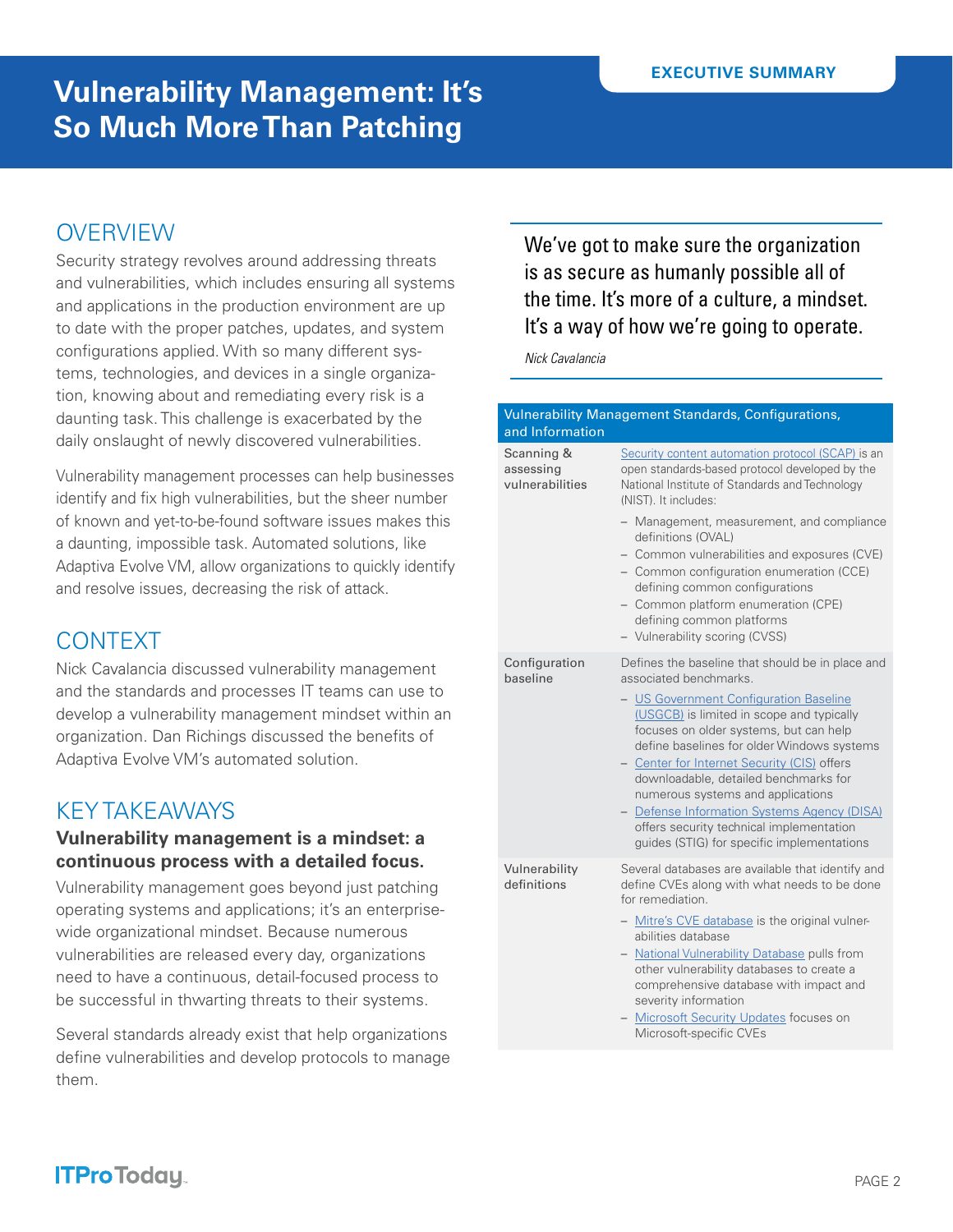#### Vulnerability Management Standards, Configurations, and Information

Vulnerability compliance

Most compliance standards offer a high level requirement to establish and maintain levels of security. The Payment Card Industry (PCI) [standard](https://www.pcisecuritystandards.org/) is more specific and a good starting point for thinking about compliance needs. Section 11 states:

- All actively and passively detected systems have been scanned in the last 90 days
- No systems have exploitable vulnerabilities
- No systems have critical vulnerabilities
- No systems have high vulnerabilities

#### **Organizations need processes to detect, prioritize, resolve, and review threats.**

Organizations need to develop and follow a vulnerability management process that meets their needs. This includes detecting threats, prioritizing them, deploying resolutions, and reviewing and reporting on outcomes.

- Detect vulnerabilities using a network-based scan, at least weekly, to look externally. Use agent-based authenticated scans to view vulnerabilities from within the operating system.
- Prioritize issues and vulnerabilities so the riskiest are remediated first.
- Deploy patches, updates, and configuration changes to the affected operating systems and applications.
- Review the results, comparing scans after the remediation to the previous scan to understand what problems remain.

#### **Employees need to be a part of the business's vulnerability management plan.**

Employees across the organization need to understand the importance of vulnerability management and how they can help ensure the business is secure from cyberattacks. Frequent and continuous security awareness training (SAT) helps create a security culture by providing a heightened sense of awareness as well as an understanding of what is important and why.

#### Employee Security Training Topics

- Authentication topics, such as secure and secret passwords that are not shared with others
- Social engineering risks through phishing and other common methods
- How to handle sensitive data
- Unintentional data exposure risks, such as when a laptop is stolen
- Identifying and reporting on incidents when they occur so they can be responded to immediately

As part of the training, the security policy and an expectation of employee cooperation with assessment and remediation tasks also need to be communicated to employees.

#### **IT teams need to focus on threat actions, points of entry, and frequency in 2019.**

The SANS Institute provides a regularly updated list of the [25 most dangerous software errors.](https://www.sans.org/top25-software-errors) In March 2019 this list included insecure computer interactions, system resource problems, and missing defenses. While that list can help identify the latest hot vulnerabilities, the real focus for IT teams in 2019 is on more general concepts of threat actions and point of entry, as well as frequency.

#### Vulnerabilities to Focus on in 2019

| Threat actions<br>and points of<br>entry | What are the bad actors doing and how do they<br>spread their exploits? What points of entry are<br>most vulnerable to an attack?                                                                                                                                                                                     |
|------------------------------------------|-----------------------------------------------------------------------------------------------------------------------------------------------------------------------------------------------------------------------------------------------------------------------------------------------------------------------|
|                                          | - Email attachments and links, and how to secure<br>the operating system against these threats<br>- Web links, and how to prevent the browser<br>from automatically downloading viral scripts<br>and other items<br>- Microsoft Office and other third-party applica-<br>tions containing malicious items and scripts |
| Frequency                                | How often are vulnerabilities exploited and are<br>scans frequent enough for resolution?                                                                                                                                                                                                                              |
|                                          | - Zero day exploits<br>- More frequent scans and remediation                                                                                                                                                                                                                                                          |

### **ITProToday**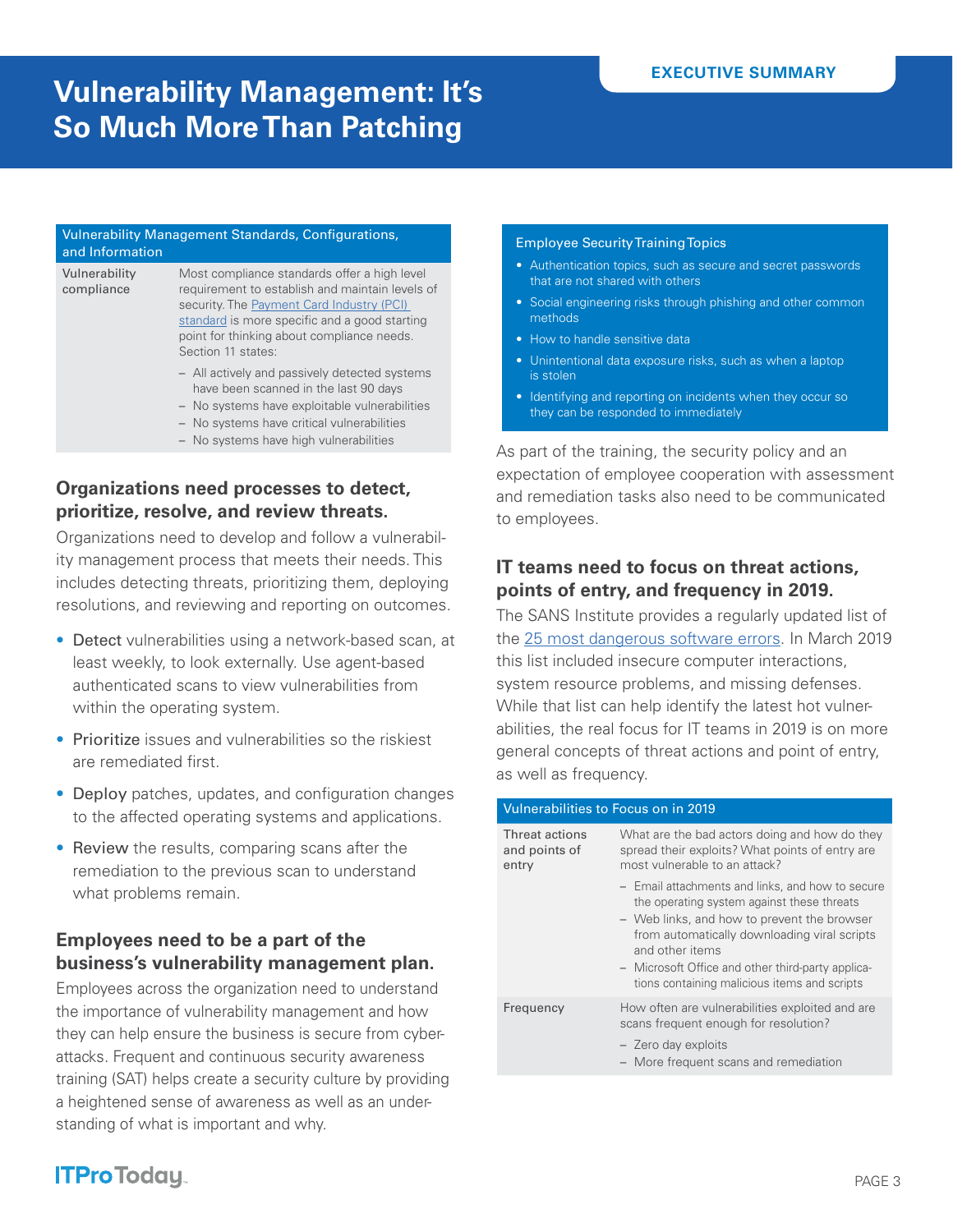#### **Adaptiva Evolve VM provides automated next-generation vulnerability management.**

Most organizations cannot keep up with the volume of vulnerabilities, even when using assessment tools. This results in a general philosophy of partial remediation, which can leave them open to attack.

Adaptiva Evolve VM provides an automated, next-generation vulnerability management solution that follows the full cycle of vulnerability management: detection, prioritization, remediation, and review.

Attackers don't necessarily focus on vulnerability severity when they're planning an attack. They also have first mover advantage and they don't hesitate to exploit low criticality vulnerabilities.

*Dan Richings*

Evolve VM resolves vulnerabilities and compliance issues in minutes, rather than the months it can take to detect and remediate security issues. The next generation:

- Is resolution focused rather than assessment focused, designed for finding and fixing problems as quickly as possible.
- Is network protective rather than network intensive; the solution uses peer-to-peer powered assessment and remediation to negate network degradation.
- Triggers remediation automatically rather than waiting on service desk tickets to move through process timelines.
- Uses self-managed automation instead of manual administration.

The solution includes an interactive dashboard, endpoint compliance and vulnerability checks, and realtime remediation actions. It also includes a visual workflow designer and engine, allowing IT teams to create custom compliance and security checks, easily integrating with other third-party products.



### ADDITIONAL INFORMATION

For more information on Adaptiva Evolve VM or to set up a demo, visit <http://www.adaptiva.com>.

### **ITProToday**